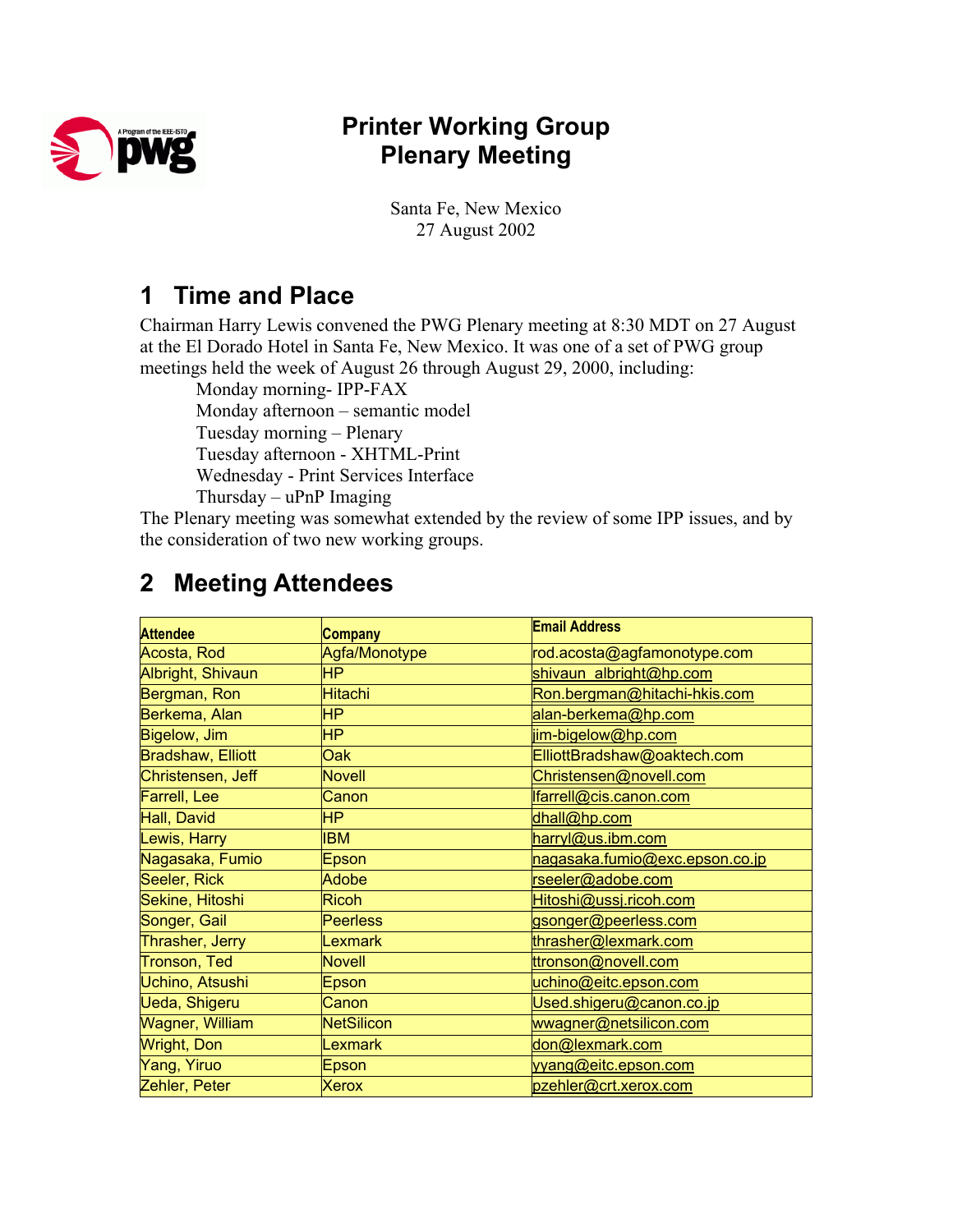## **3 Next Meetings**

There is one remaining PWG and associated group meeting scheduled for 2002.

November 4-8 New Orleans, LA

The IEEE-ISTO will be communicating specifics for the November meeting shortly. The tentative schedule for the week was discussed. There were, however, uncertainties with regard to the uPnP meeting and coordination with the uPnP Summit the week before and the uPnP Asian Summit the week after. The resolution of uPnP preferences at the Thursday uPnP imaging meeting resulted in the following schedule of meetings for the November meeting.

| Monday 4 Nov:    | uPnP Print & Scan   |
|------------------|---------------------|
| Tuesday 5 Nov:   | Plenary/XHMTL       |
| Wednesday 6 Nov: | <b>PSI</b>          |
| Thursday 7 Nov:  | Semantic Model      |
| Friday 8 Nov:    | <b>UPDF</b> and IFX |

Considering meetings for 2003, the previously proposed schedule and locations were slightly modified. They were additional modified on Thursday to avoid the need for Easter Sunday travel for the April meeting.

Novell had offered to host a meeting at Provo; the group thanks Novell and has scheduled the December meeting at Provo. The following schedule is regarded as firm.

| <b>Week of</b>         | <b>Location</b>  |
|------------------------|------------------|
| January 20             | Maui, Hawaii     |
| April 22 (skip Monday) | Washington, D.C. |
| July 14                | Vancouver B.C.   |
| October 6              | N.Y.C.           |
| December 1             | Provo, Utah      |

## **4 ISTO Bylaw discussion**

Don Wright gave an overview of the new ISTO Bylaws, which give member organizations the right to nominate members for the ISTO Board of Directors. A new Participation Agreement was also discussed. Fees for ISTO membership and services remain the same.

Harry Lewis was voted in as the PWG representative to the ISTO nominating committee. A motion was carried for Harry Lewis, as PWG chair, to review and sign the updated member participation agreement.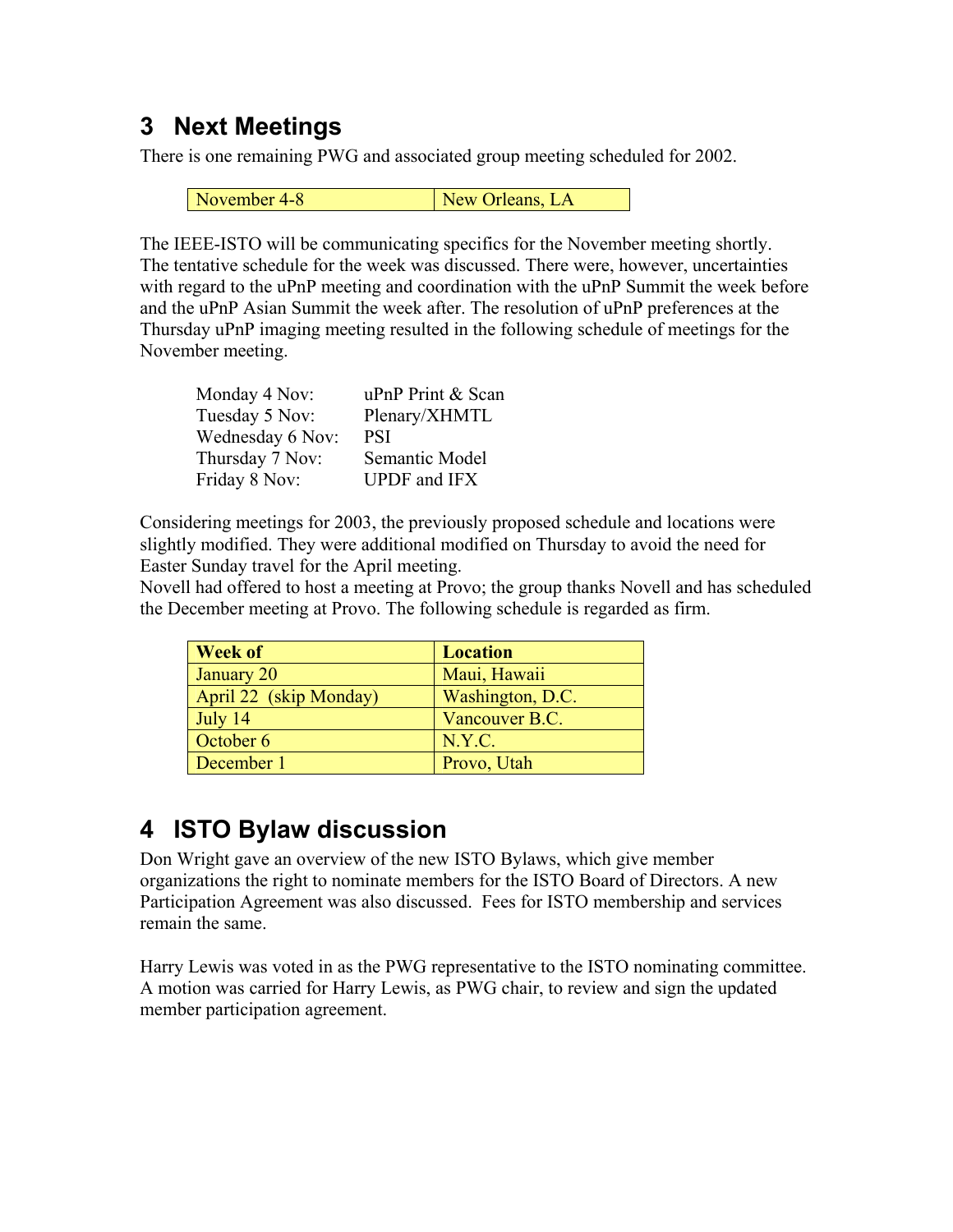# **5 Working Groups Status**

The activities in the PWG constituent working groups were briefly reviewed.

PWG Semantic model – Peter Zehler XHTML-Print - Don Wright IPP-FAX Status - Gail Songer PSI - Alan Berkema Printer MIB Update – Ron Bergman IPP Extensions – Peter Zehler and Harry Lewis

### *5.1 Semantic Model*

Voting on the updated charter [\(ftp://ftp.pwg.org/pub/pwg/Semantic\\_model/PWG-](ftp://ftp.pwg.org/pub/pwg/Semantic_model/PWG-Semantic-Model-Charter-Proposal.pdf)[Semantic-Model-Charter-Proposal.pdf\)](ftp://ftp.pwg.org/pub/pwg/Semantic_model/PWG-Semantic-Model-Charter-Proposal.pdf) was completed on 2 August and the charter was approved. The group intends to continue on a fast track, since the effort is primarily to solidify and codify the work done over the past. The FTP site is up ([ftp://ftp.pwg.org/pub/pwg/Semantic\\_model/\)](ftp://ftp.pwg.org/pub/pwg/Semantic_model/) and the first draft of the defining document is posted [\(ftp://ftp.pwg.org/pub/pwg/Semantic\\_model/](ftp://ftp.pwg.org/pub/pwg/Semantic_model/)). The mailing list is operational  $(\text{sm@pwg.org})$  and a phone conference schedule is being set up. The draft and the \*.xsd schema documents were discussed at Monday meeting. A revised draft and schema will be available next week along with the schedule for phone conferences.

Current issues include whether Notification and Profiles are to be included in the Model.

### *5.2 XHTML-Print*

The previous XHTML-Print document was reformatted into two documents: the basic XHTML-Print document ([http:/www.pwg.org/xhtml-print/HTML-Version/XHTML-](http://www.pwg.org/xhtml-print/HTML-Version/XHTML-Print.html)[Print.html](http://www.pwg.org/xhtml-print/HTML-Version/XHTML-Print.html)) and the CSS document [\(http://www.pwg.org/xhtml-print/HTML-Version/CSS-](http://www.pwg.org/xhtml-print/HTML-Version/CSS-Print.html)[Print.html\)](http://www.pwg.org/xhtml-print/HTML-Version/CSS-Print.html). There was substantial email activity since the last face-to-face meeting, and these issues will be addressed at the meeting this afternoon.

The objective is to collect comments and get the next version of documents out by early October. That allows a month to review documents in preparation for a page-by-page review at the November fact-to-face meeting.

### *5.3 IPPFAX*

The group is continuing to consider the use of a restricted Adobe PDFx as the basic image description. Discussions over the mailing list and at the Monday meeting continue to deal with the application of PDFx to this application. A primary concern was in the formatting of the code to allow streaming, so that pages may be printed as they are received rather than having to buffer up the entire file. It was observed that this would decrease compression efficiency but would be possible. Implementation to require storage of less than page did not seem practicable.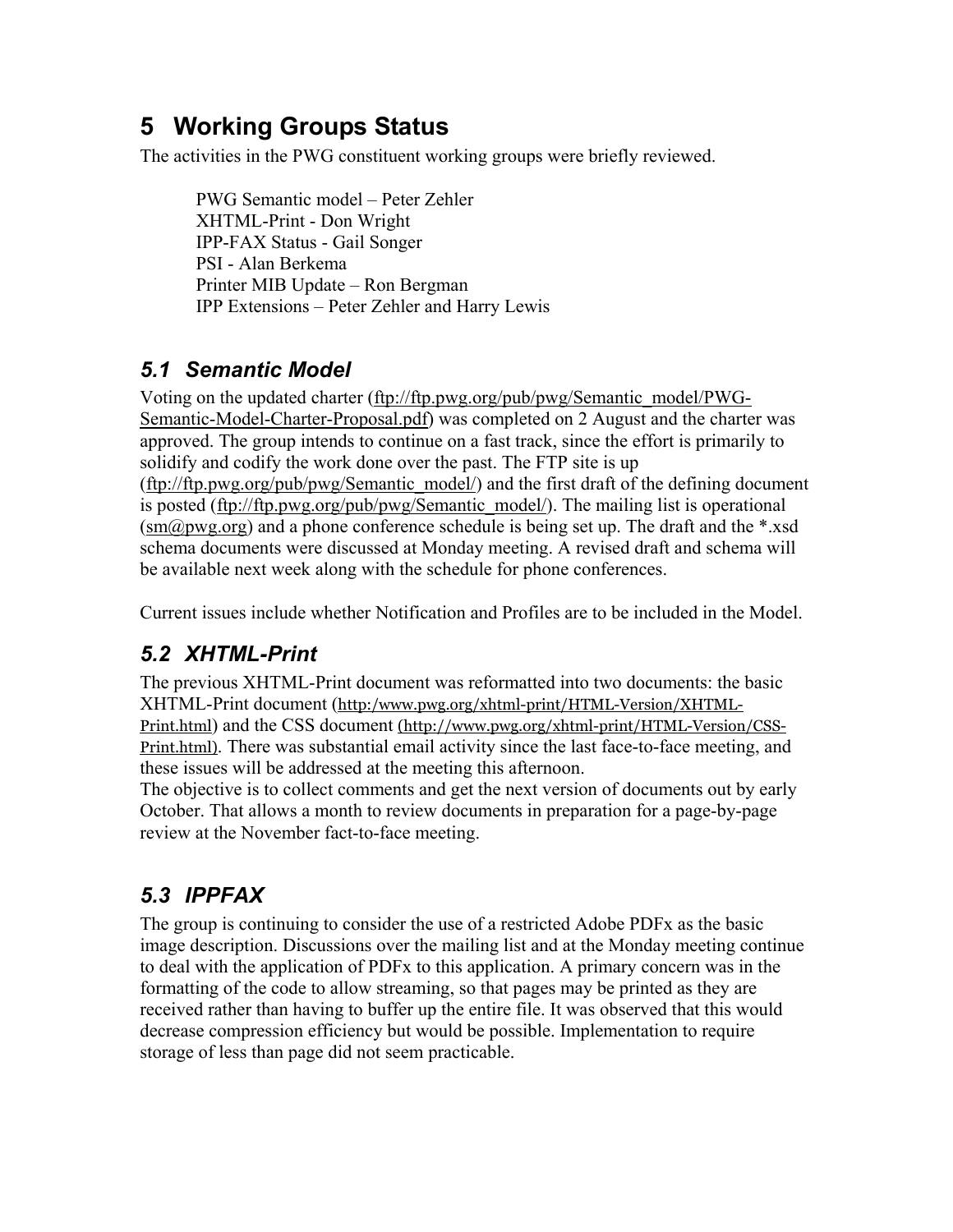The possibility of Adobe support versus objections or restrictions was discussed. The Adobe representative suggested that, based on current positions, Adobe would not restrict PDFx interpreters, but may exercise patent rights on certain methods of PDFx encoding. The specific methods by which Adobe may support the use of PDFx, whether by general or specific license or other method, were not known. The future support and likelihood that Adobe would make future PDFx versions available for IPPFAX were unknown.

The fact that the IETF group and much of the industry are continuing with the Adobechallenged TIFF-FX was discussed. Nevertheless, the consensus of the group was to use PDFx.

Previously outstanding questions of:

- a. Is IPPFAX intended to be extended to be a general mechanism for Driverless printing?
- b. How important is the alignment with IFAX? With PSTN Fax?
- c. What is the IPPFAX Relation to web services?

were not specifically addressed.

### *5.4 PSI*

The PSI activity continues with an aggressive schedule. The published agenda for the face-to-face meeting this week includes review of outstanding issues on the documents and schemas. Weekly phone conferences will proceed with more regularity now that vacation period is over.

The immediate objective is to complete the document descriptions and logical definitions, address the running list of issues, and fold together by November so that generate the SOAP WSDL can be generated. Release .95 should be available in the November time frame.

### *5.5 MIB*

The 14<sup>th</sup> draft of the revised Printer MIB was submitted in July in response to the comments on the December draft, which was finally reviewed by the IESG personnel in June. One area not addressed in this draft id the need for an IANA considerations section identifying all items needed for support. It can be assumed that there will be at least one more draft with this section.

These revisions have involved no technical changes – just editorial. However, the document looks very different. In addition, Ira created utility to use the IANA library to create a charset TC.

The Finisher MIB is on same track. Ron is looking for closure by the end of this year.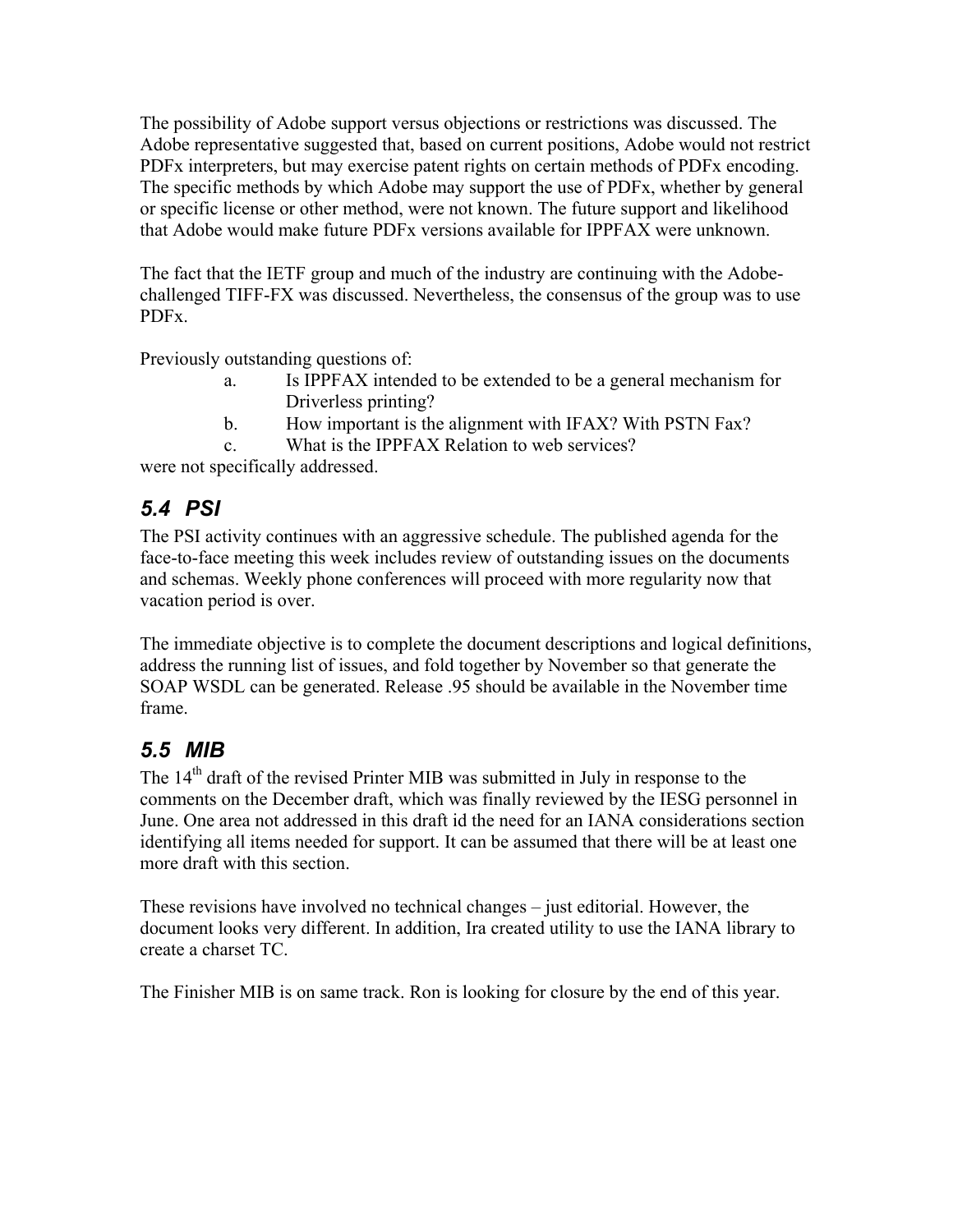#### *5.6 IPP Extensions*

Tom Hastings, the IPP WG editor, reported in absentia:

The following IPP I-Ds are about to be published as RFCs and their attributes, values, status codes to be published on the IANA under IPP Registrations:

[RFCIPP1] D. deBry, T. Hastings, R. Herriot, K. Ocke, and P. Zehler "Internet Printing Protocol (IPP): The 'collection' attribute syntax", RFC XXXX, Month Year. [RFCIPP2] T. Hastings, H. Lewis, and R. Bergman, "Internet Printing Protocol (IPP): Job Progress Attributes", RFC XXXX, Month Year. [RFCIPP3] T. Hastings, R. Herriot, C. Kugler, and H. Lewis, "Internet Printing Protocol (IPP): Job and Printer Set Operations", RFC XXXX, Month Year.

There remains active discussion of IPP topics on the PWG IPP mail list, and members are encouraged to participate.

#### **5.6.1 Document Object**

Peter Zehler led the discussion on the IPP Document object

(ftp://ftp.pwg.org/pub/pwg/ipp/new\_DOC/document-object-v094.pdf). Tom Hastings had introduced the document document and posed some issues in an August 22 email. As Tom indicated, the document is a response to the PWG Semantic Model addition of a new Document object to the model. It re-uses most of the existing Job attributes for the Document object. IPP is fuzzy on the "document" entity. Some attributes are logically document attributes (default) and some are logically job attributes

This IPP Document Object Specification is intended to give a common semantic model for the Document object for use by IPP ( $ipp@pwg.org$ ), the PWG Semantic Model  $(sm@pwg.org)$ , the PWG Print Services Interface (PSI) (ps@pwg.org), and the Free Software Group (FSG) PAPI (printing-spool@freestandards.org) and Job Ticket APIs ([printing-jobticket@freestandards.org](mailto:printing-jobticket@freestandards.org)).

Although the specific issues that Tom has presented were not specifically discussed, it was agreed to more forward with this specification as a PWG document with possible later submission to the IETF.

Primary discussion was on how to identify and label attributes that apply to the Job, those that apply to each document, and those which apply to jobs and documents, and to do so in a way that is compatible with existing IPP definitions. Peter Zehler suggested adding a new printer attributes to distinguish between supported attributes which are document applicable, job applicable or both. The values of these attributes would be lists of the job attributes and of the document attributes respectively.

Further discussion of these issues will be on the IPP mailing list.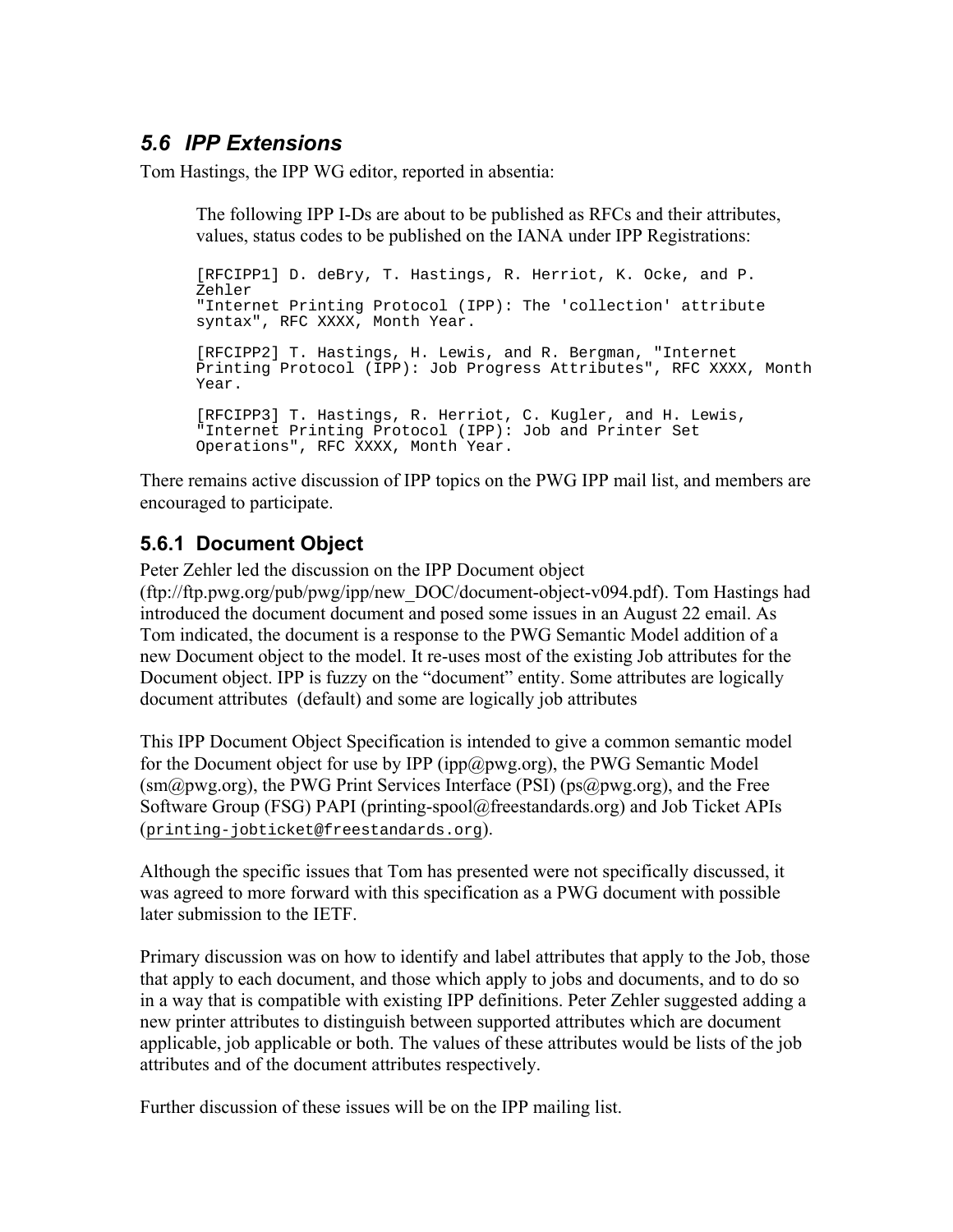#### **5.6.2 IPP Job Ticket**

Harry Lewis offered a proposal for adding two new IPP job template attributes: one to carry a job ticket and one to reference job ticket. It was observed that there might be a third to identify the type of job ticket.

This is predicated by activities in the Free Software Group (FSG), which has standardized on IPP as the print protocol in conjunction with their Printing APIs for LINUX. However, the IPP attribute supported query/job attribute approach is regarded as too chatty and the group would like IPP to support a job ticket approach. Since there are anticipated to be at least two job ticket types in addition to the JDF ticket proposed, IPP would have to be able to handle job tickets of several formats. There may also be a need to support a capabilities object (a la updf) and a capabilities object reference

The problem of have multiple processing attributes in IPP was brought up, in terms of determining precedence. IPP already must deal with PDF processing attributes as well as the specified job and document attributes. The job ticket would produce still more attribute redundancy. The approach of last specification rules was proposed, but it was unclear that this would produce the desired effect.

The subject of why the FSG should adopt IPP was also discussed, with some suggestion that PSI should be used instead. However, the FSG selected from what was extant and offered, and based printing on CUPS. It seems unlikely to redirect this decision at this point.

At the conclusion of the discussion, Harry suggested that he would coordinate with Peter Zehler and the others continuing to work on IPP enhancements to define a reasonable solution for group consideration.

# **6 Potential New Activities**

### *6.1 WEB Services Device Management*

Harry Lewis suggested that there should be a standardization effort to define improved device management based upon Web services. The advantage of this approach over SNMP is the ability to use a common protocol for platform-independent management applications, both intra and extra enterprise. Further, device management via the Internet would allow:

- Central management services by the manufacturer or supplier
- Well-established equipment leasing services to support small and distributed resource environments as well as large centralized enterprise installations
- Corporate MIS groups to support small branch offices
- Follow the sun support services 24 hour help desk manned by agents around the globe, each working normal hours

Management includes both monitoring and setting equipment parameters, and potentially providing for firmware updates.